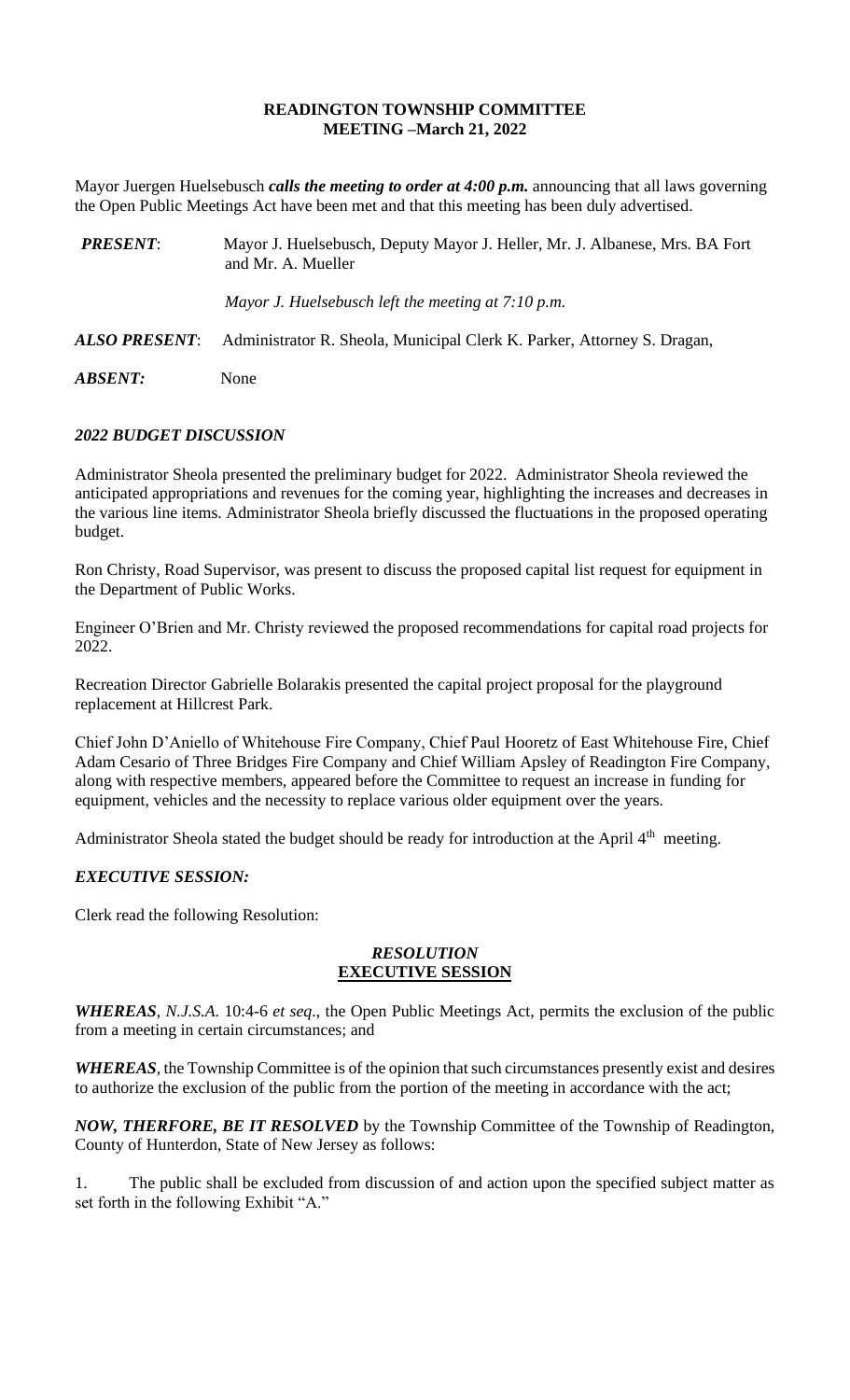Readington Township Committee Meeting – March 21, 2022 Page 2 of 11

# **EXHIBIT A**

# *Date Anticipated When Subject Matter Basis Of Public Exclusion Disclosed to Public* Personnel….……………………………. Potential Litigation………Certain information at the discretion of the Township Committee tonight…other Information will remain confidential Police Department ……………….....… Personnel……………………….. " " " Tax Collector …... ……………….....… Personnel……………………….. " " " Department of Public Works …...…..… Personnel……………………….. " " " Department of Land Use………………... Personnel……………………….. " " " & Development Organizational Hours ……………………… Personnel ……………………………………… " " " " " Block 91, Lot 2 (Railroad Avenue)…… Contract Negotiations ……………… " " " " Block 21, Lot 4 …………………..…… Contract Negotiations ……………… " " " James Street (Water Service) ………… Contract Negotiations ……………… " " " " Block 73, Lot 15 …………………..… Contract Negotiations ……………… " " " (Septic Design Proposal) Executive Session Minutes……………... Attorney-Client Privilege………….. " " " • *March 7, 2022* Affordable Housing..…………..…..….. Potential Litigation…………..…… " " " Civil Action Summons / ………………. Litigation…………………………. " " " Rosedale and Rosehill Cemetery Association vs. Township of Readington and the Township of Committee of the Township of Readington

It is anticipated at this time that the stated subject matter will be made public on or about the time set forth in Exhibit "A."

2. This Resolution shall take effect immediately.

*A MOTION* was made by Mrs. Fort to adopt this resolution, seconded by Mr. Albanese with a vote of ayes all, nays none recorded.

The meeting reconvened at 8:30 p.m.

Deputy Mayor Heller led those present in the *Salute to the Flag.*

#### *Potential Litigation / Personnel*

Deputy Mayor Heller stated that this matter remains in Executive Session.

#### *Personnel / Police Department*

Deputy Mayor Heller stated that this matter remains in Executive Session.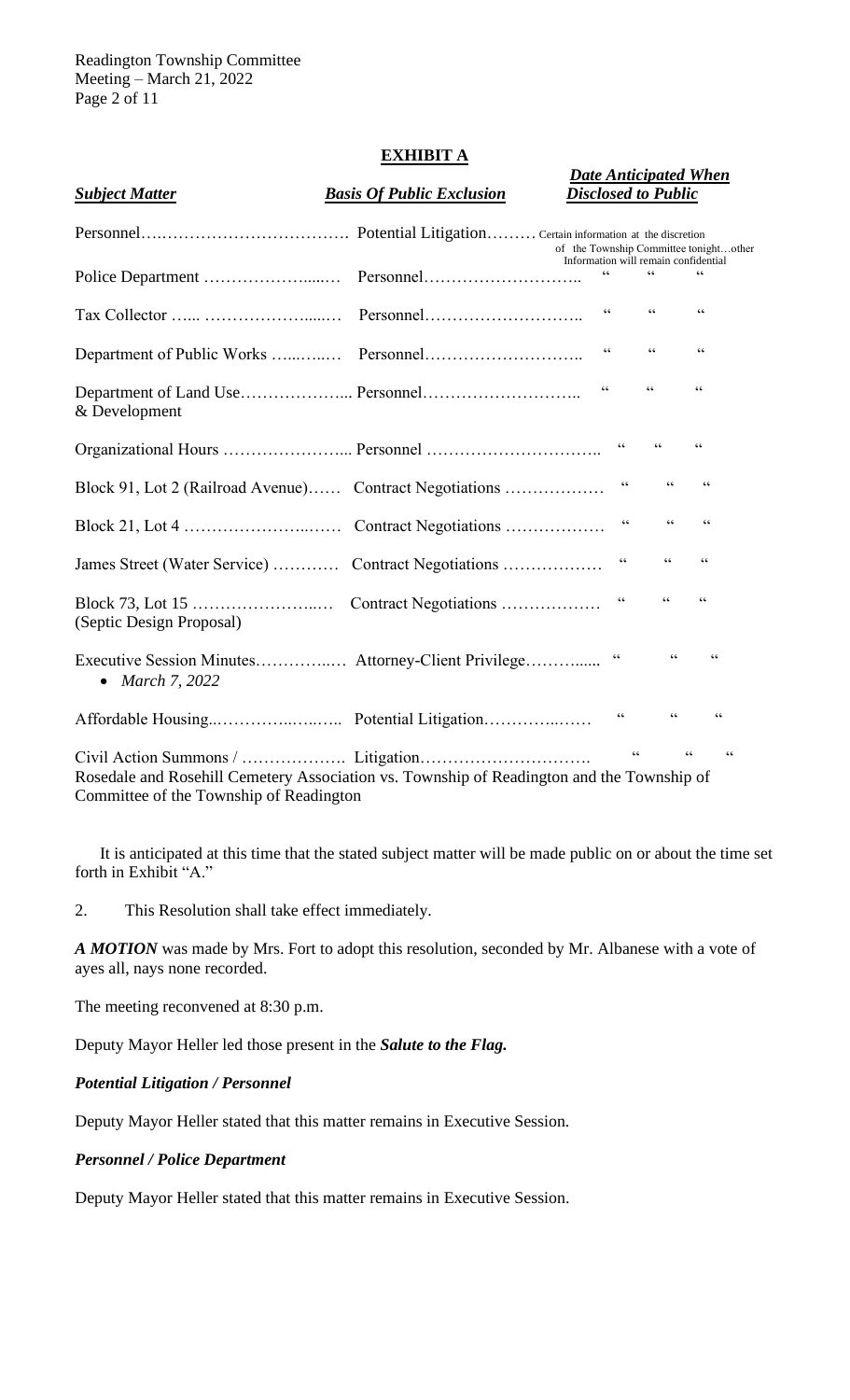Readington Township Committee Meeting – March 21, 2022 Page 3 of 11

# *Personnel / Tax Collector*

The following resolution was offered for consideration:

#### *#R-2022-58*

# *RESOLUTION APPOINTING MICHAEL BALOGH TO SERVE IN THE POSITION OF TAX COLLECTOR*

*WHEREAS, N.J.S.A. 40A-9-141* requires that "in every municipality there shall be a Tax Collector"; and

*WHEREAS,* the current Chief Financial Officer, Michael Balogh will be returning to the role of Tax Collector on March 21, 2022 to fill the vacancy created by Kristine Boxwell; and

*WHEREAS,* it is the intent of the Township Committee to keep the Tax Collector position separate from the Chief Financial Officer; and

*WHEREAS*, the Township Administrator finds Michael Balogh's past performance as a Tax Collector to be commendable credentials and his experience as Tax Collector would be an asset to the Township; and

*NOW, THEREFORE, BE IT RESOLVED***,** by the Township Committee of the Township of Readington that Michael Balogh is hereby appointed to serve as Tax Collector effective March 21, 2022 the unexpired term of Kristine Boxwell pursuant to *N.J.S.A. 40A:9-142* (to January 1, 2024) at an annual salary of \$90,000.

*A MOTION* was made by Mrs. Fort to adopt this resolution, seconded by Mr. Mueller and on Roll Call vote the following was recorded:

| Mr. Albanese              | - Aye |
|---------------------------|-------|
| Mrs. Fort                 | - Aye |
| Mr. Mueller               | - Aye |
| Deputy Mayor Heller - Aye |       |

#### *Personnel / Department of Public Works*

The following resolution was offered for consideration:

#### *R-2022-59*

#### *RESOLUTION APPOINTING JOSEPH LUCASH, JR. TO SERVE IN THE POSITION OF ROAD SUPERVISOR*

*WHEREAS,* there exists a need to fill the vacancy, created by the resignation of Ryan Wallace, as a Road Supervisor in the Division of the Department of Public Works; and

*WHEREAS,* following the review of resumes and interviewing viable candidates it is the recommendation of the Township Administrator and current Road Supervisor to appoint Joseph Lucash, Jr. as Road Supervisor (Non-union position); and

*WHEREAS,* Joseph Lucash, Jr has the experience and professional credentials necessary for the position; and

*WHEREAS,* the Township Committee recommends the annual compensation of Joseph Lucash, Jr. in the amount of \$95,000.

*NOW, THEREFORE, BE IT RESOLVED***,** by the Township Committee of the Township of Readington that Joseph Lucash, Jr is hereby appointed to serve as Road Supervisor, effective April 18, 2022.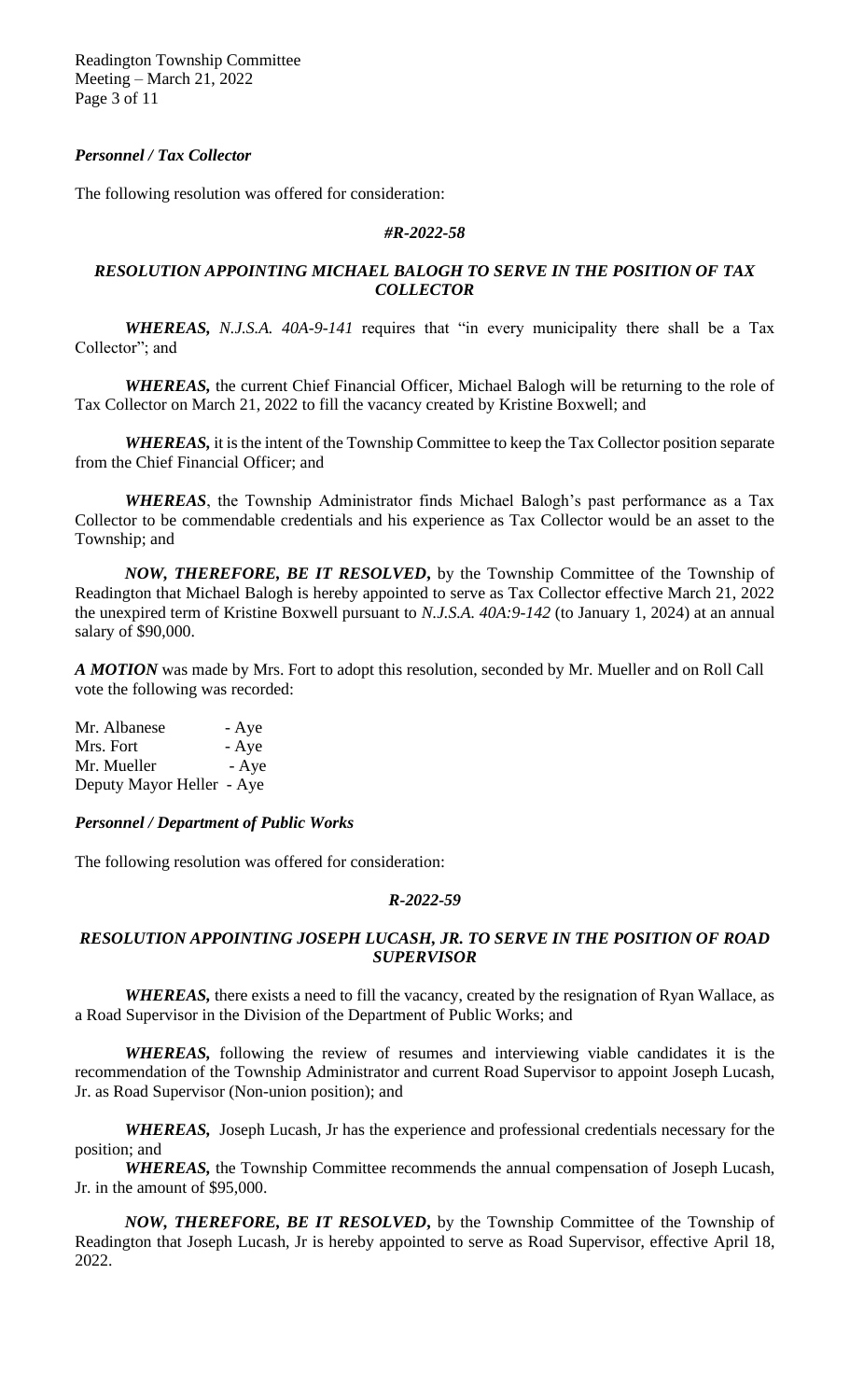Readington Township Committee Meeting – March 21, 2022 Page 4 of 11

*A MOTION* was made by Mrs. Fort to adopt this resolution, seconded by Mr. Albanese and on Roll Call vote the following was recorded:

| Mr. Albanese              | - Aye |
|---------------------------|-------|
| Mrs. Fort                 | - Aye |
| Mr. Mueller               | - Aye |
| Deputy Mayor Heller - Aye |       |

# *Personnel / Department of Land Use and Development*

Deputy Mayor Heller stated that this matter remains in Executive Session.

#### *Personnel / Organizational Hours*

Deputy Mayor Heller stated that this matter remains in Executive Session.

# *Contract Negotiations / Block 91, Lot 2 (Railroad Avenue)*

Deputy Mayor Heller stated that this matter remains in Executive Session.

# *Contract Negotiations / Block 21, Lot 4*

Deputy Mayor Heller stated that this matter remains in Executive Session.

*Contract Negotiations / James Street (Water Service)*

Deputy Mayor Heller stated that this matter remains in Executive Session.

## *Contract Negotiations / Block 73, Lot 15 (Septic Design Proposal)*

Deputy Mayor Heller stated that this matter remains in Executive Session.

#### *Attorney-Client Privilege / Executive Session Minutes / March 7, 2022*

*A MOTION* was made by Mrs. Fort to approve the Executive Session Minutes of March 7, 2022, for content only, seconded by Mr. Mueller with a vote of ayes all, nays none recorded.

#### *Potential Litigation / Affordable Housing*

Deputy Mayor Heller stated that this matter remains in Executive Session.

# *Litigation / Civil Action Summons / Rosedale and Rosehill Cemetery Association vs. Township of Readington and the Township Committee of the Township of Readington*

Deputy Mayor Heller stated that this matter remains in Executive Session.

#### *CONSENT AGENDA:*

#### Deputy Mayor Heller read the following statement:

*All items listed with an asterisk "\*" are considered to be routine by the Township Committee and will be enacted by one motion. There will be no separate discussion of these items unless a committee member or citizen requests, in which event the item will be removed from the General Order of Business and considered in its normal sequence on the agenda.*

Todd Terricone, Lamington Road, requested to remove Item *#5* from the Consent Agenda.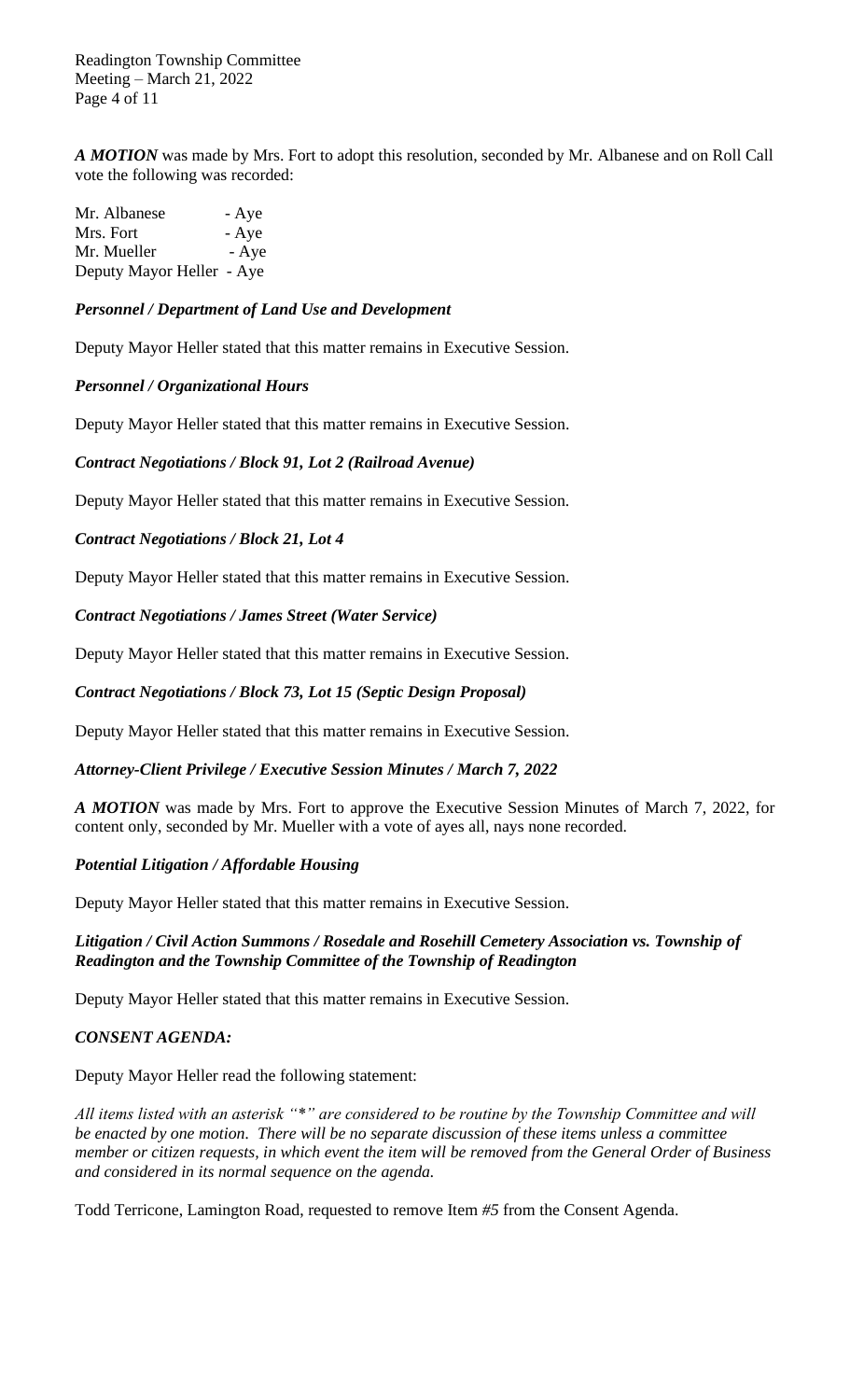# 1. \* **APPROVAL OF MINUTES** of meeting of March 7, 2022

# 2. *\* Resolution in Support of the Ability of Municipalities to Adopt Regulations to Protect Public Health, Safety and Welfare from Threats of Flooding*

The following resolution was offered for consideration:

#### *#R-2022-60*

#### *RESOLUTION IN SUPPORT OF THE ABILITY OF MUNICIPALITIES TO ADOPT REGULATIONS TO PROTECT PUBLIC HEALTH, SAFETY, AND WELFARE FROM THREATS OF FLOODING*

*WHEREAS,* in recent years, residents have experienced more frequent and severe storms, which have caused increased flooding and flood damage in the municipality;

*WHEREAS,* the increase of flooding events and flood damage threatens the public health, safety, and welfare, imposes economic damages to residents, and taxes municipal services that are forced to respond to increased flooding;

*WHEREAS,* pursuant to N.J.A.C. 7:8-1.5(a), municipalities are permitted to impose additional or more stringent stormwater management requirements than the model ordinance promulgated by the New Jersey Department of Environmental Protection ("NJDEP");

*WHEREAS,* each municipality has unique situations that may require additional or more stringent regulations in order to be in full compliance with the controlling state and federal statutes, regulations, and permits, and in order to protect their residents from threats of flooding and flooding related damage;

*WHEREAS,* the New Jersey Department of Community Affairs is considering proposed regulations that would further curtail a municipality's ability to protect its residents from the threat of flooding and flood related damage;

*NOW THEREFORE BE IT RESOLVED,* by the Readington Township Committee that it supports regulations that provide flexibility to municipalities to adopt additional and/or more stringent stormwater regulations, in order to allow municipalities to protect its residents from threats of flooding and flood damage;

*BE IT FURTHER RESOLVED,* that the Readington Township Committee opposes the continuation of any Residential Site Improvement Standard regulations that would limit a municipality's ability to establish more protective flood prevention and stormwater management regulations than the model ordinances promulgated by the NJDEP; and

*BE IT FURTHER RESOLVED,* that the Readington Township Committee requests the Governor and the state legislature take action to ensure that the Residential Site Improvement Standards do not limit a municipality's ability to protect its residents from the threat of flooding; and

*BE IT FURTHER RESOLVED,* that the Readington Township Committee requests the NJDEP to take whatever legal action available to ensure that a municipality's ability to protect its residents from flooding is not in any way impeded or restricted.

- 3. *\* Release of Board of Health Escrow / Block 48.01, Lot 26.01 (Lewandowski)*
- 4. *\* Permit Fee Refund / Block 72.01, Lot 35 (Bergamo)*
- 5. *\* Discharge of Affordable Housing Agreement / Discharge of Mortgage / Block 21.06, Lot 201.08 (103 Dove Cote Court)*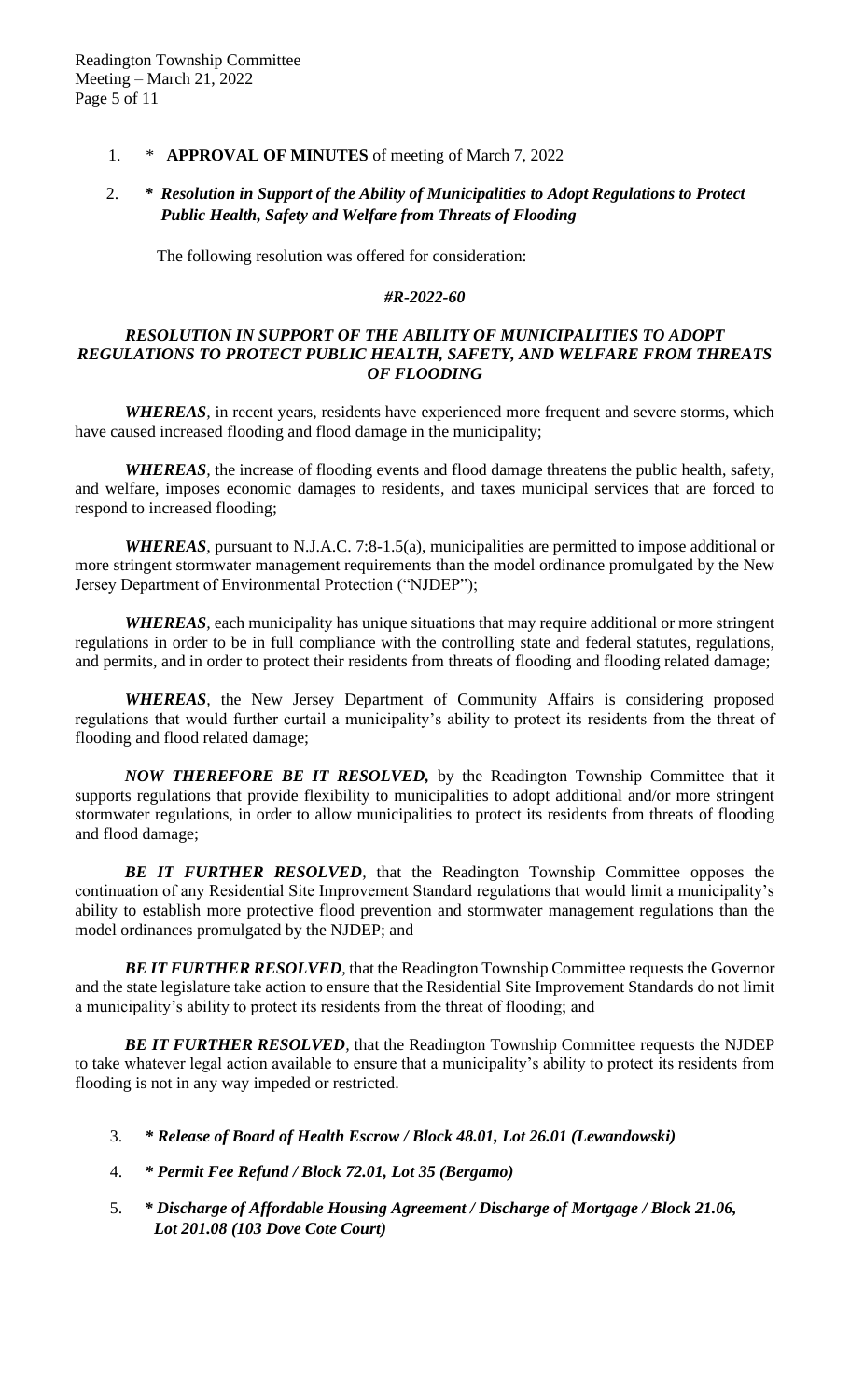6. \* *Payment of Bills –* (Complete bill list is on file in Clerk's Office)

| <b>Fund Description</b>      | Fund No. |    | <b>Received Total</b> |
|------------------------------|----------|----|-----------------------|
| <b>CURRENT FUND</b>          | $1 - 01$ | \$ | 36,180.77             |
| <b>CURRENT FUND</b>          | $2 - 01$ |    | \$2,275,243.99        |
| <b>SEWER APPROPRIATIONS</b>  | $2 - 02$ | \$ | 220.00                |
| <b>TRUST FUNDS</b>           | $X-03$   | \$ | 24,860.79             |
| MISC REFUND, COUNTY TAX,     |          |    |                       |
| <b>LIENS</b>                 | $X-05$   | \$ | 13,153.05             |
| PAYROLL DEDUCTIONS           | $X-06$   | \$ | 213,481.05            |
| <b>2020 CAP IMPROVEMENTS</b> | $X-20$   | S  | 1,653.43              |
|                              |          |    |                       |
| <b>TOTAL OF ALL FUNDS</b>    |          |    | \$2,564,793.08        |

*A MOTION* was made by Mrs. Fort to approve the Consent Agenda (with the removal of Item #5), seconded by Mr. Albanese and on Roll Call vote the following was recorded:

Mr. Albanese - Aye Mrs. Fort - Aye Mr. Mueller - Aye Deputy Mayor Heller - Aye

**COMMENTS FROM THE PUBLIC** for items listed on the agenda only

There were none.

# *PUBLIC HEARINGS*

As it was after 7:45 p.m., *A MOTION* was made by Mr. Albanese to adjourn the regular meeting to hold a Public Hearing, seconded by Mr. Mueller with a vote of ayes all, nays none recorded.

Clerk read by Title:

#### *ORDINANCE TO EXCEED THE MUNICIPAL BUDGET APPROPRIATION LIMITS AND TO ESTABLISH A CAP BANK (N.J.S.A. 40A: 4-45.14)*

#### *ORDINANCE #08-2022*

Deputy Mayor Heller asked if there were any comments from the governing body.

There were none.

Deputy Mayor Heller asked if there were any comments from the public.

There were none.

*A MOTION* was made by Mr. Mueller to close the Public Hearing and open the regular meeting, seconded by Mr. Albanese with a vote of ayes all, nays none recorded.

Clerk read by Title:

#### *ORDINANCE TO EXCEED THE MUNICIPAL BUDGET APPROPRIATION LIMITS AND TO ESTABLISH A CAP BANK (N.J.S.A. 40A: 4-45.14)*

# *ORDINANCE #08-2022*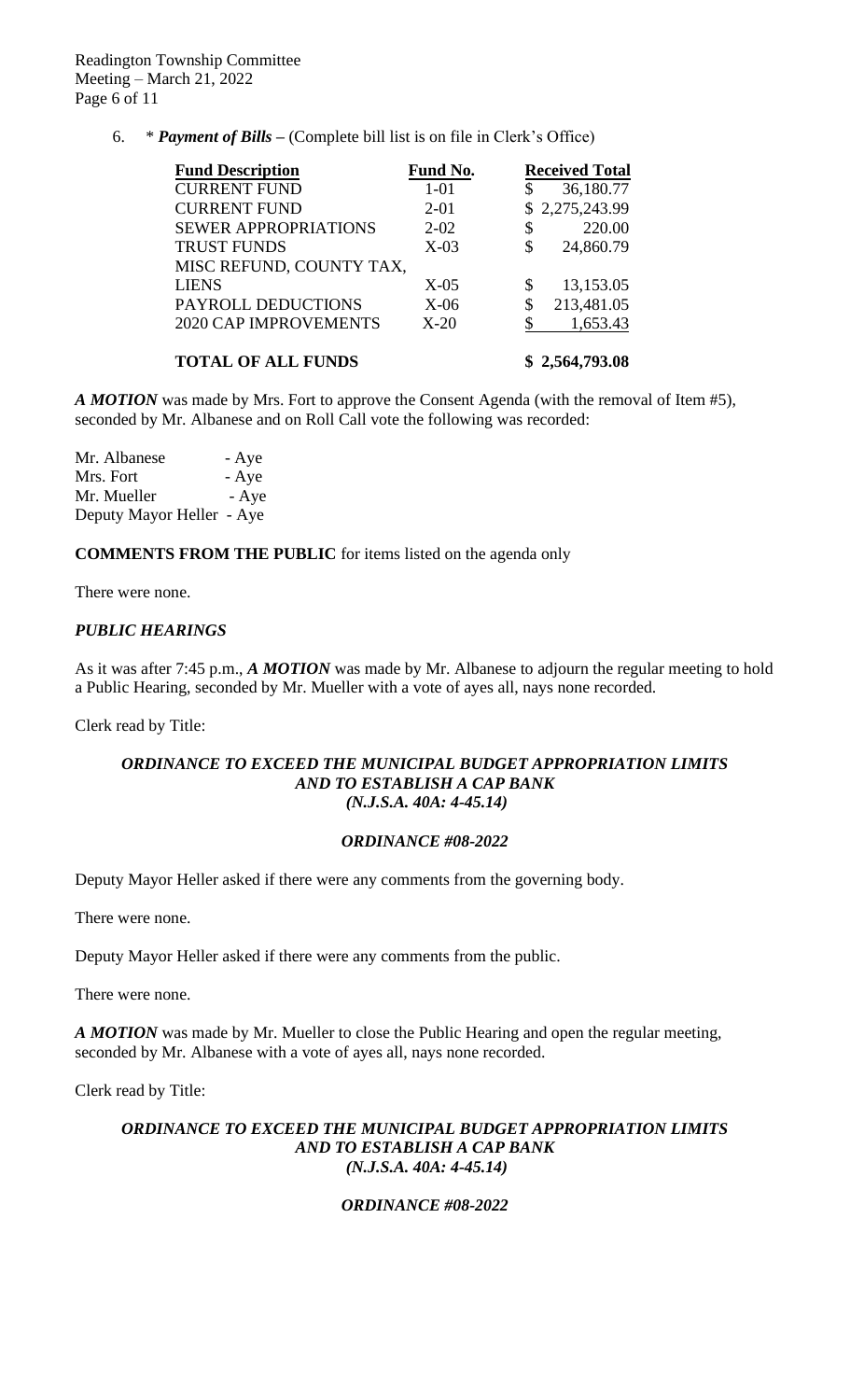Readington Township Committee Meeting – March 21, 2022 Page 7 of 11

*A MOTION* was made by Mrs. Fort to adopt this ordinance*,* seconded by Mr. Mueller and on Roll Call vote the following was recorded:

| Mr. Albanese              | - Aye |
|---------------------------|-------|
| Mrs. Fort                 | - Aye |
| Mr. Mueller               | - Aye |
| Deputy Mayor Heller - Aye |       |

*A MOTION* was made by Mr. Mueller to adjourn the regular meeting to hold a Public Hearing, seconded by Mr. Albanese with a vote of ayes all, nays none recorded.

Clerk read by Title:

#### *AN ORDINANCE AUTHORIZING THE SALE OF AFFORDABLE HOUSING PROPERTY KNOWN AS 235 NUTHATCH COURT IN THE TOWNSHIP OF READINGTON, COUNTY OF HUNTERDON AND STATE OF NEW JERSEY AND CERTAIN PERSONAL PROPERTY*

#### *Ordinance #09-2022*

Deputy Mayor Heller asked if there were any comments from the governing body.

There were none.

Deputy Mayor Heller asked if there were any comments from the public.

There were none.

*A MOTION* was made by Mrs. Fort to close the Public Hearing and open the regular meeting, seconded by Mr. Albanese with a vote of ayes all, nays none recorded.

Clerk read by Title:

## *AN ORDINANCE AUTHORIZING THE SALE OF AFFORDABLE HOUSING PROPERTY KNOWN AS 235 NUTHATCH COURT IN THE TOWNSHIP OF READINGTON, COUNTY OF HUNTERDON AND STATE OF NEW JERSEY AND CERTAIN PERSONAL PROPERTY*

#### *Ordinance #09-2022*

*A MOTION* was made by Mrs. Fort to adopt this ordinance*,* seconded by Mr. Albanese and on Roll Call vote the following was recorded:

Mr. Albanese - Aye Mrs. Fort - Aye Mr. Mueller - Aye Deputy Mayor Heller - Aye

*A MOTION* was made by Mr. Mueller to adjourn the regular meeting to hold a Public Hearing, seconded by Mr. Albanese with a vote of ayes all, nays none recorded.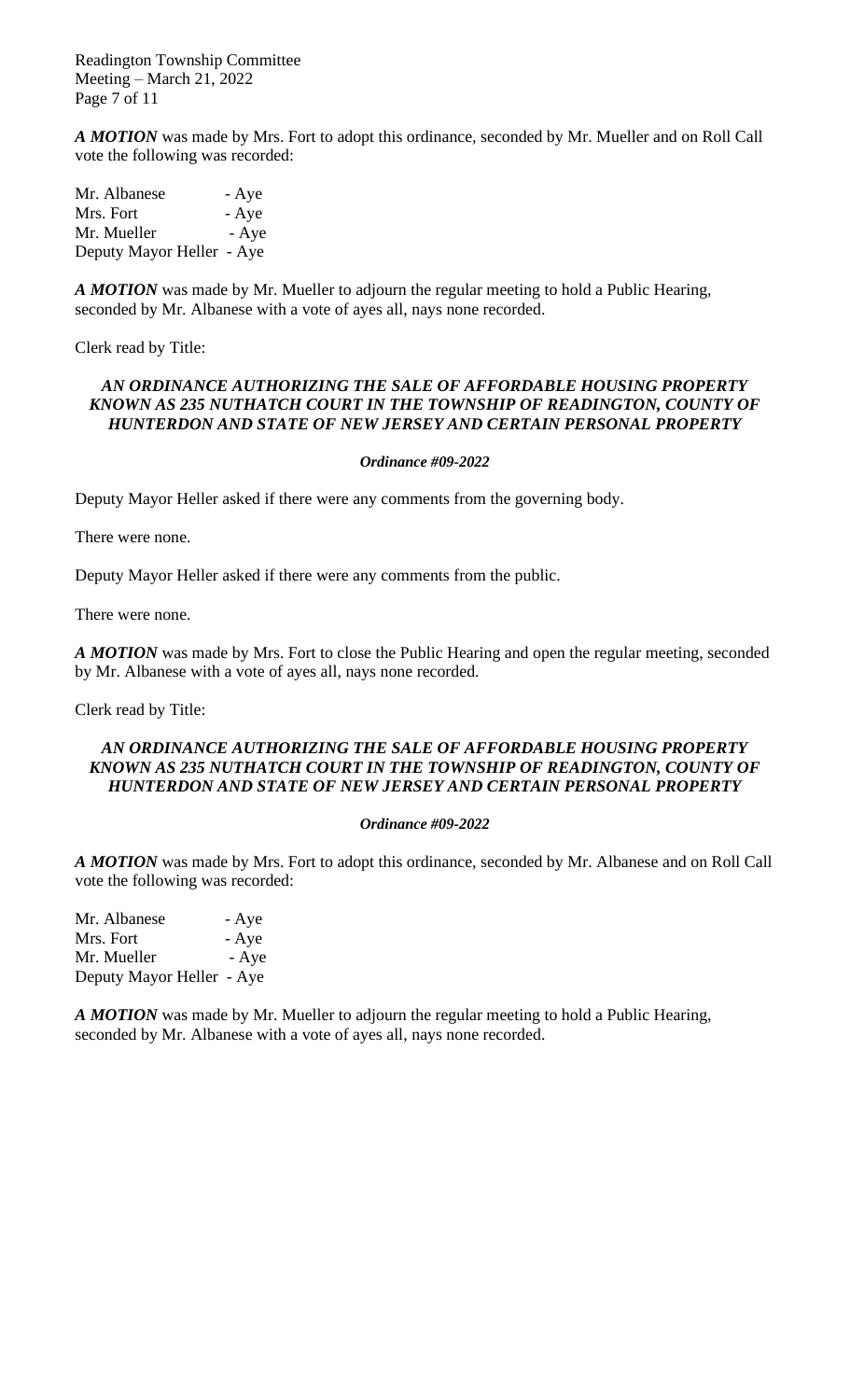Readington Township Committee Meeting – March 21, 2022 Page 8 of 11

Clerk read by Title:

#### *AN ORDINANCE AUTHORIZING THE SALE OF AFFORDABLE HOUSING PROPERTY KNOWN AS 306 SPARROW COURT IN THE TOWNSHIP OF READINGTON, COUNTY OF HUNTERDON AND STATE OF NEW JERSEY AND CERTAIN PERSONAL PROPERTY*

#### *Ordinance #10-2022*

Deputy Mayor Heller asked if there were any comments from the governing body.

There were none.

Deputy Mayor Heller asked if there were any comments from the public.

There were none.

*A MOTION* was made by Mrs. Fort to close the Public Hearing and open the regular meeting, seconded by Mr. Albanese with a vote of ayes all, nays none recorded.

Clerk read by Title:

#### *AN ORDINANCE AUTHORIZING THE SALE OF AFFORDABLE HOUSING PROPERTY KNOWN AS 306 SPARROW COURT IN THE TOWNSHIP OF READINGTON, COUNTY OF HUNTERDON AND STATE OF NEW JERSEY AND CERTAIN PERSONAL PROPERTY*

#### *Ordinance #10-2022*

*A MOTION* was made by Mrs. Fort to adopt this ordinance*,* seconded by Mr. Albanese and on Roll Call vote the following was recorded:

Mr. Albanese - Aye Mrs. Fort - Aye Mr. Mueller - Aye Deputy Mayor Heller - Aye

*A MOTION* was made by Mrs. Fort to adjourn the regular meeting to hold a Public Hearing, seconded by Mr. Albanese with a vote of ayes all, nays none recorded.

Clerk read by Title:

#### AN ORDINANCE ESTABLISHING A NEW CHAPTER OF THE CODE OF THE TOWNSHIP OF *READINGTON WITH RESPECT TO ADMINISTRATION AND CREATING THE DEPARTMENT OF LAND USE AND DEVELOPMENT WITHIN SAME*

#### *Ordinance #11-2022*

Deputy Mayor Heller asked if there were any comments from the governing body.

There were none.

Deputy Mayor Heller asked if there were any comments from the public.

There were none.

*A MOTION* was made by Mrs. Fort to close the Public Hearing and open the regular meeting, seconded by Mr. Albanese with a vote of ayes all, nays none recorded.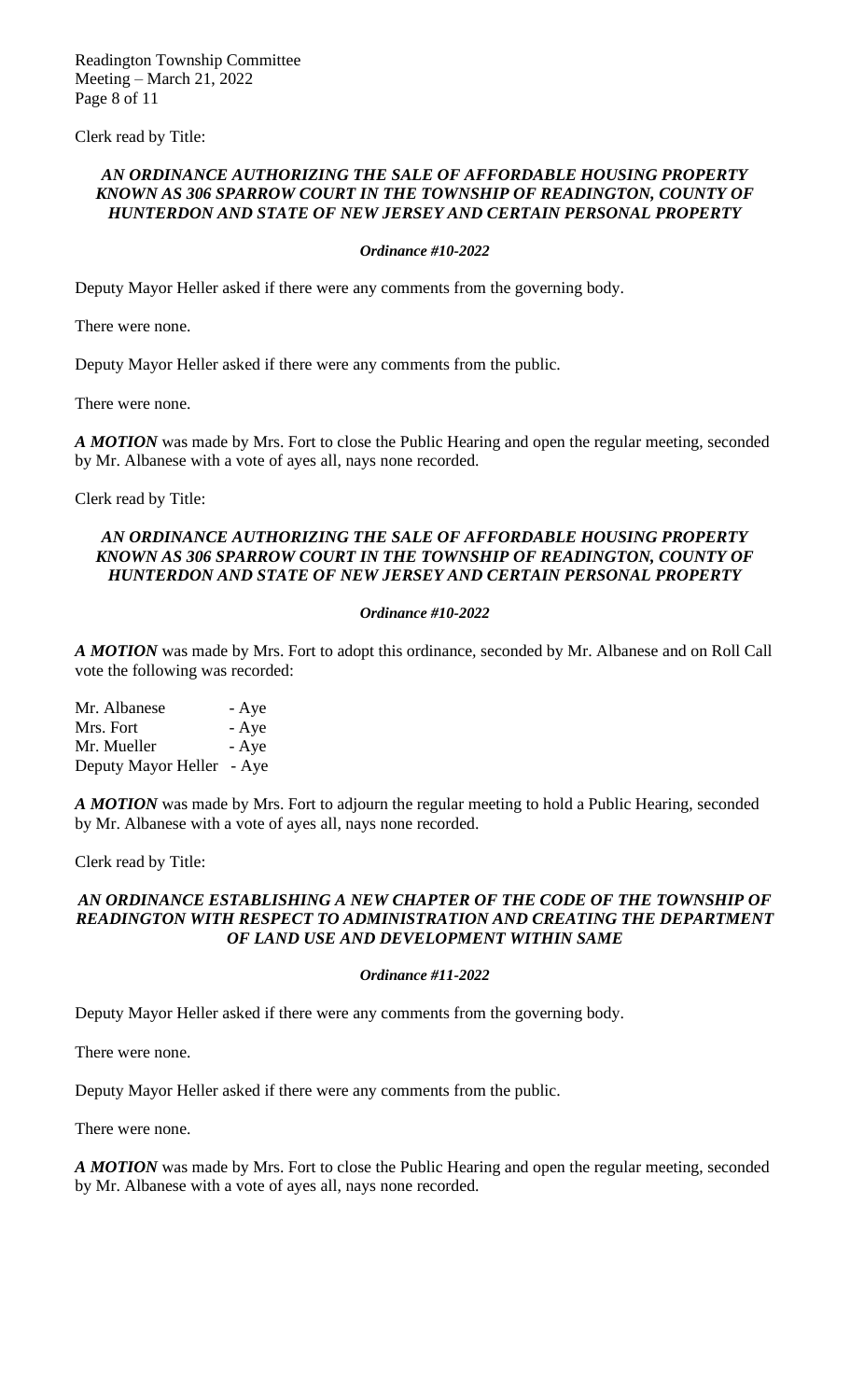Readington Township Committee Meeting – March 21, 2022 Page 9 of 11

Clerk read by Title:

## AN ORDINANCE ESTABLISHING A NEW CHAPTER OF THE CODE OF THE TOWNSHIP OF *READINGTON WITH RESPECT TO ADMINISTRATION AND CREATING THE DEPARTMENT OF LAND USE AND DEVELOPMENT WITHIN SAME*

#### *Ordinance #11-2022*

*A MOTION* was made by Mrs. Fort to adopt this ordinance*,* seconded by Mr. Albanese and on Roll Call vote the following was recorded:

Mr. Albanese - Aye Mrs. Fort - Aye Mr. Mueller  $-$  Aye Deputy Mayor Heller - Aye

#### *CORRESPONDENCE / OTHER INFORMATION*

- 1. Notice of Public Hearing from the Board of County Commissioners regarding *a Proposed Increase in the Municipal Solid Waste Tipping Fee.* No action taken.
- 2. Letter dated March 9, 2022 from Jennifer Ader, Municipal Clerk of Township of Tewksbury, regarding *An Ordinance of the Township of Tewksbury, Hunterdon County, New Jersey Amending and Modifying Section 625, Stormwater Control, of the Development Regulations Ordinance of the Township of Tewksbury.* No action taken.
- 3. Letter dated March 15, 2022 from Maggie Schmitt, Municipal Clerk of Township of Branchburg regarding *Ordinance Adopting "Evans Way Redevelopment Plan" for the Property Identified on the Branchburg Tax Map as Block 58, Lot 36, and Block 58.01, Lot 4, Including Portions of the Evans Right of Way Adjacent thereto Previously Determined to be a Non-Condemnation Redevelopment Area and Amending the Branchburg Land Development Ordinance to Establish a New "Evans Way Redevelopment Plan Zone", the Development of which to be in Accordance with the Redevelopment Plan."* **No action taken.**

#### *OLD BUSINESS*

1. *Request for Issuance of a Letter of Consistency with the Master Plan / Fox Hollow Residential Development (Block 15, Lot 28)*

Deputy Mayor Heller stated that this request was forwarded to the Planning Board for their review and it was determined that the proposed Fox Hollow Development is consistent with the Master Plan.

*A MOTION* was made by Mrs. Fort to authorize Attorney Dragan to draft the issuance of a letter of consistency, seconded by Mr. Albanese with a vote of ayes all, nays none recorded.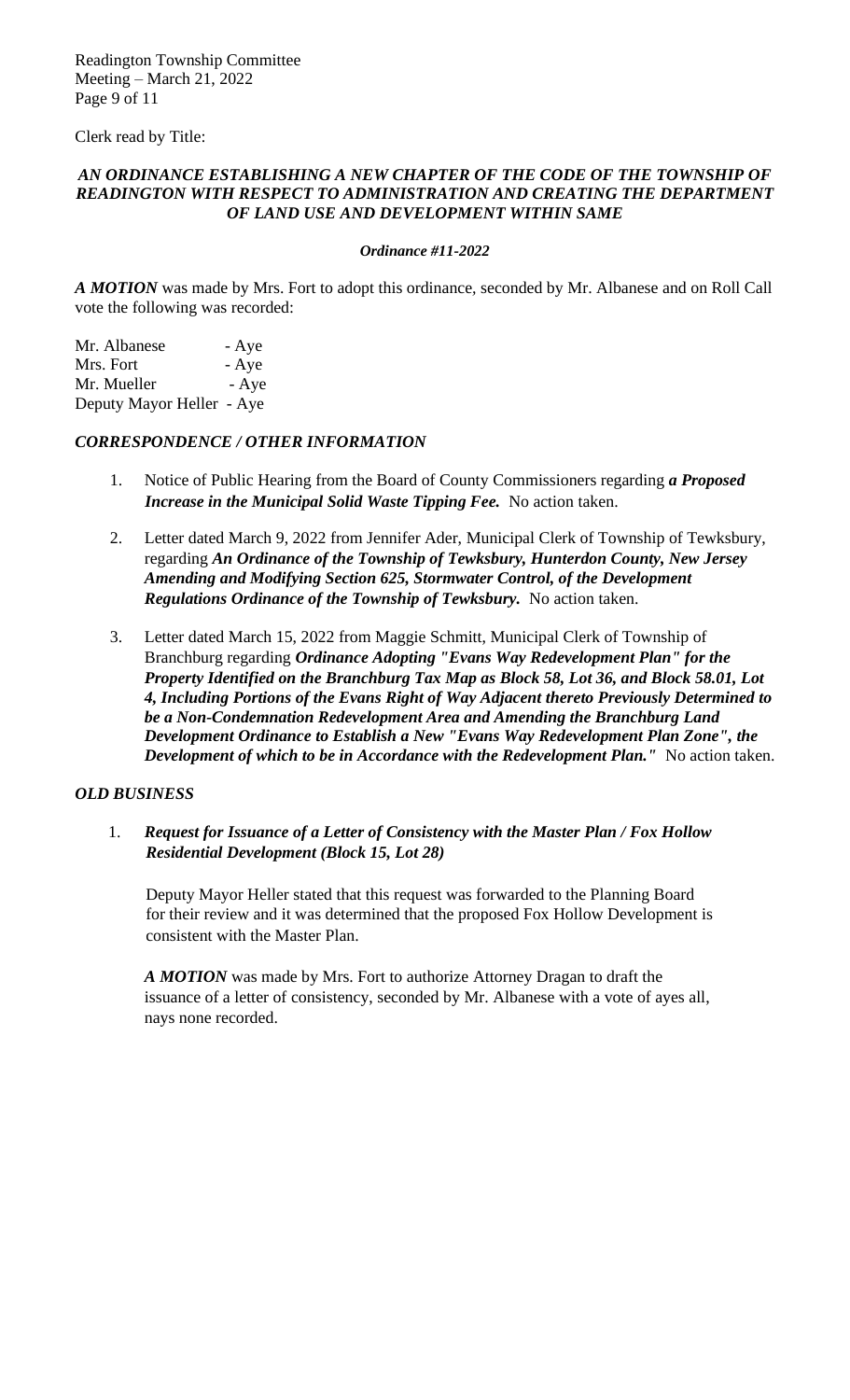Readington Township Committee Meeting – March 21, 2022 Page 10 of 11

# *NEW BUSINESS*

1. *Appointment of Project Review Subcommittee for Block 36 Redevelopment Area*

*A MOTION* was made by Mrs. Fort to appoint the following individuals to the Subcommittee for Block 36 Redevelopment Area:

> *Township Attorney Sharon Dragan Redevelopment Attorney Matt Jessup Township Administrator Richard Sheola Township Committee Member John Albanese Township Planner Michael Sullivan Township Engineer Rob O'Brien Zoning Officer Christina Schwartz Planning Board Chairman Ron Monaco*

seconded by Mr. Mueller with a vote of ayes all, nays none recorded.

#### 2. *Application for Special Events Permit / Smoot & Sagaas Wedding*

*A MOTION* was made by Mrs. Fort to approve the special event permit application, seconded by Mr. Albanese with a vote of ayes all, nays none recorded.

#### 3. *Application for Special Events Permit / U Run for Ukraine 5 K Run*

*A MOTION* was made by Mrs. Fort to approve the special event permit application, seconded by Mr. Albanese with a vote of ayes all, nays none recorded.

#### 4. *Request to Hold 2022 Annual Coin Toss Fundraiser / Whitehouse Rescue Squad*

*A MOTION* was made by Mrs. Fort to approve the annual coin toss fundraiser, seconded by Mr. Mueller with a vote of ayes all, nays none recorded.

#### 5. *Waterwatch Advisory Committee - Vacancy*

Deputy Mayor Heller stated that a request was made by the Chairman of the Waterwatch Advisory Board to appoint his spouse, Marlene Orlandi, to the position vacated by Trish McGuire. Attorney Dragan spoke to the concern of a conflict with spouses being on the same board, in addition to setting a precedent for future boards. Deputy Mayor Heller requested Attorney Dragan to research the legal issues and concurred that this matter should be deferred until the next meeting.

# 6. *\* Resolution in Support of the Ability of Municipalities to Adopt Regulations to Protect Public Health, Safety and Welfare from Threats of Flooding*

This matter was addressed under the Consent Agenda.

#### 7. *\* Release of Board of Health Escrow / Block 48.01, Lot 26.01 (Lewandowski)*

This matter was addressed under the Consent Agenda.

#### 8. *\* Permit Fee Refund / Block 72.01, Lot 35 (Bergamo)*

This matter was addressed under the Consent Agenda.

# 9. *Request for Confirmation of Easement Sale Application / Farmland Preservation Program Block 14, Lots 3.01, 5.06 and 51)*

 *A MOTION* was made by Mr. Albanese to support the confirmation of the easement sale application, seconded by Mr. Mueller with a vote of ayes all, nays none record